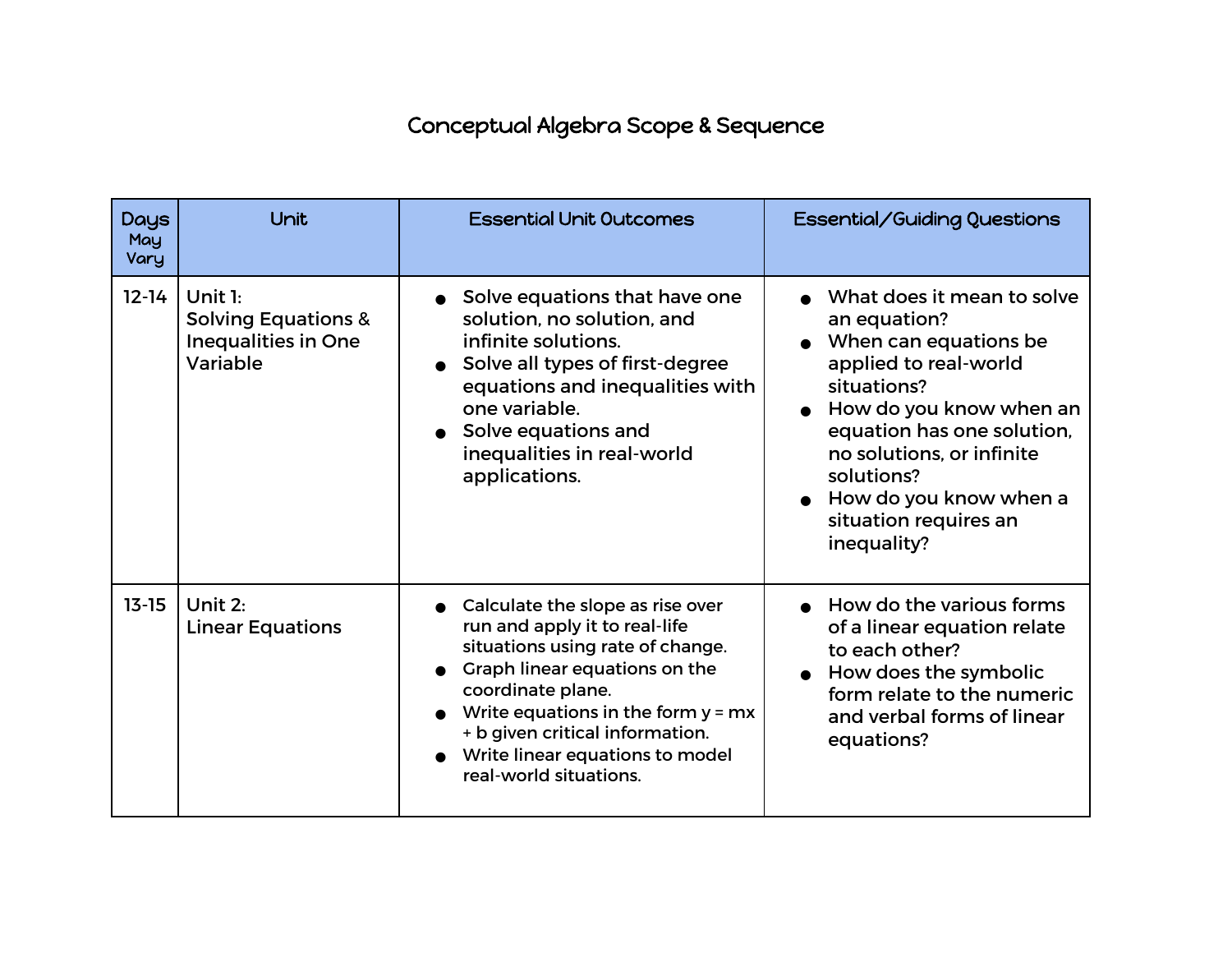| $7-10$    | Unit 3:<br><b>Inequalities</b>                          | Solve and graph the solution set<br>to one-variable inequalities.<br>Graph linear inequalities and<br>applications.                                                                                                                 | How does the graphic form<br>relate to the numeric.<br>symbolic, and verbal forms<br>of linear equations?<br>What is<br>How does a graph of an<br>inequality relate to its<br>symbolic form?                                                                             |
|-----------|---------------------------------------------------------|-------------------------------------------------------------------------------------------------------------------------------------------------------------------------------------------------------------------------------------|--------------------------------------------------------------------------------------------------------------------------------------------------------------------------------------------------------------------------------------------------------------------------|
| $11 - 13$ | Unit 4:<br><b>Systems of Linear</b><br><b>Equations</b> | Solve systems of linear equations<br>by graphing, substitution, and<br>linear combination.<br>Identify systems as the same line,<br>parallel lines, or intersecting lines.<br>Use systems of linear equations to<br>solve problems. | • How can you determine<br>which method of solving a<br>linear system to use?<br>What is the relationship<br>between the graphic,<br>symbolic, numeric, and<br>verbal representations of<br>the solution to a system?<br>How do you solve word<br>problems with systems? |
| $10-12$   | Unit 5:<br><b>Exponents &amp;</b><br>Polynomials        | Use the properties of exponents to<br>simplify monomial expressions.<br>Identify the key parts of<br>polynomials.<br>Perform basic operations with<br>polynomials.<br>Use polynomials in applications<br>involving geometry.        | How are the properties of<br>exponents used to simplify<br>expressions?<br>What vocabulary is used to<br>describe polynomials?<br>How can polynomials be<br>used to represent<br>measures of geometric<br>figures?                                                       |